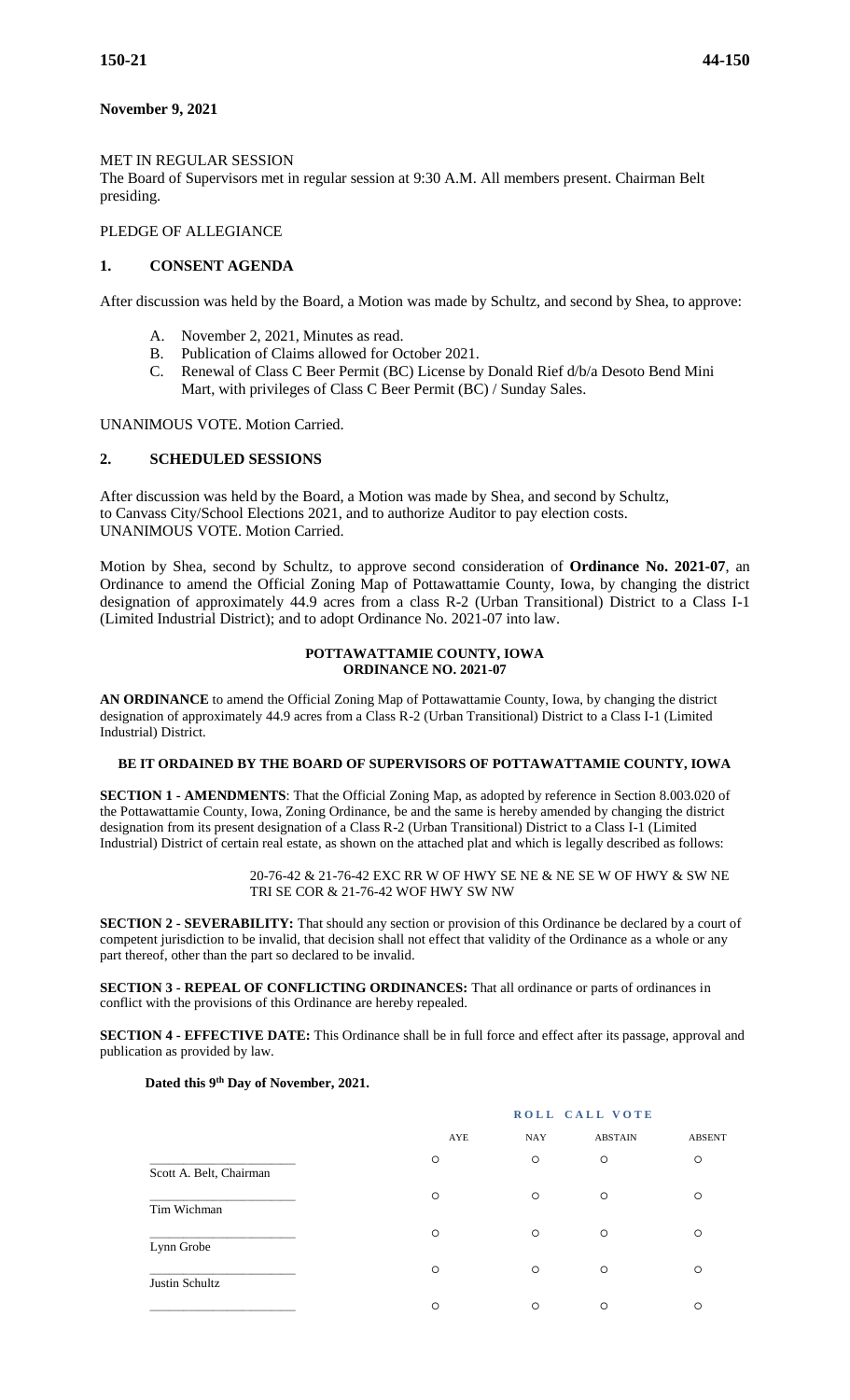Brian Shea

ATTEST: \_\_\_\_\_\_\_\_\_\_\_\_\_\_\_\_\_\_\_\_\_\_\_\_\_\_\_\_\_\_\_\_\_\_\_\_\_\_\_\_\_\_\_\_\_\_\_\_\_

Melvyn Houser, County Auditor

Roll Call Vote: AYES: Belt, Wichman, Grobe, Schultz, Shea. Motion Carried.

Motion by Schultz, second by Shea, to approve and authorize Board to sign **Resolution No. 113-2021** entitled: RESOLUTION SUPPORTING A COMMUNITY DEVELOPMENT BLOCK GRANT DISASTER RECOVERY APPLICATION FOR PROPERTY BUYOUTS

#### **RESOLUTION NO. 113-2021**

#### **RESOLUTION SUPPORTING A COMMUNITY DEVELOPMENT BLOCK GRANT DISASTER RECOVERY APPLICATION FOR PROPERTY BUYOUTS.**

**WHEREAS,** Pottawattamie County (County) sustained flood damage in March 2019 and was declared a disaster area by Presidential Declaration DR-4421-01 dated March 12, 2019; and **WHEREAS** as a result of the flood damage, the State of Iowa was awarded \$96,741,000 in Community Development Block Grant – Disaster Recovery (CDBG-DR) by the U.S. Department of Housing

and Urban Development (HUD) for flood recovery, including Pottawattamie County; and **WHEREAS**, the Iowa Economic Development Agency (IEDA) prepared an Action Plan for Disaster Recovery outlining the use of CDBG-DR funding; and

**WHEREAS** the buyout of flood damaged properties is one of four eligible activities for the use of CDBG-DR funds; and

**WHEREAS,** County is proposing the acquisition and demolition of 13 properties using Hazard Mitigation Grant Program and Iowa Flood Recovery Fund; and

**WHEREAS,** the City is eligible entity to received CDBG-DR funds; and

**WHEREAS,** after consideration and review, the Pottawattamie County Board of Supervisors finds that an application to IDEA would be in the best interest of the County.

**NOW THEREFORE BE IT RESOLVED,** that the Pottawattamie County Board of Supervisors hereby supports the CDBG-DR application to IEDA; and

**BE IT FURTHER RESOLVED,** that the Board of Supervisors authorizes the Metropolitan Area Planning Agency to submit an application to IEDA on behalf of the County.

#### **Dated this 9th Day of November, 2021.**

|                         |         | ROLL CALL VOTE |                |               |
|-------------------------|---------|----------------|----------------|---------------|
|                         | AYE     | <b>NAY</b>     | <b>ABSTAIN</b> | <b>ABSENT</b> |
| Scott A. Belt, Chairman | O       | O              | O              | O             |
| Tim Wichman             | O       | O              | $\circ$        | O             |
| Lynn Grobe              | $\circ$ | O              | $\circ$        | O             |
| Justin Schultz          | O       | O              | $\circ$        | O             |
| Brian Shea              | O       | O              | O              | ∩             |

ATTEST: \_\_\_\_\_\_\_\_\_\_\_\_\_\_\_\_\_\_\_\_\_\_\_\_\_\_\_\_\_\_\_\_\_\_\_\_\_\_\_\_\_\_\_\_\_\_\_\_\_ Melvyn Houser, County Auditor

Roll Call Vote: AYES: Belt, Wichman, Grobe, Schultz, Shea. Motion Carried.

Motion by Shea, second by Grobe, to approve Brand-Safeway bid for winter enclosure for temporary ADA ramp for \$108,598.88. Roll Call Vote: AYES: Belt, Shea, Grobe; NAYS: Wichman; ABSTAIN: Schultz. Motion Carried.

Motion by Wichman, second by Shea, to approve 2021 Weed Commissioner's Report. UNANIMOUS VOTE. Motion Carried.

## **3. OTHER BUSINESS**

Motion by Schultz, second by Shea, to approve and authorize Board Chairman to sign copier lease agreements for new units in Conservation and Public Health. UNANIMOUS VOTE. Motion Carried.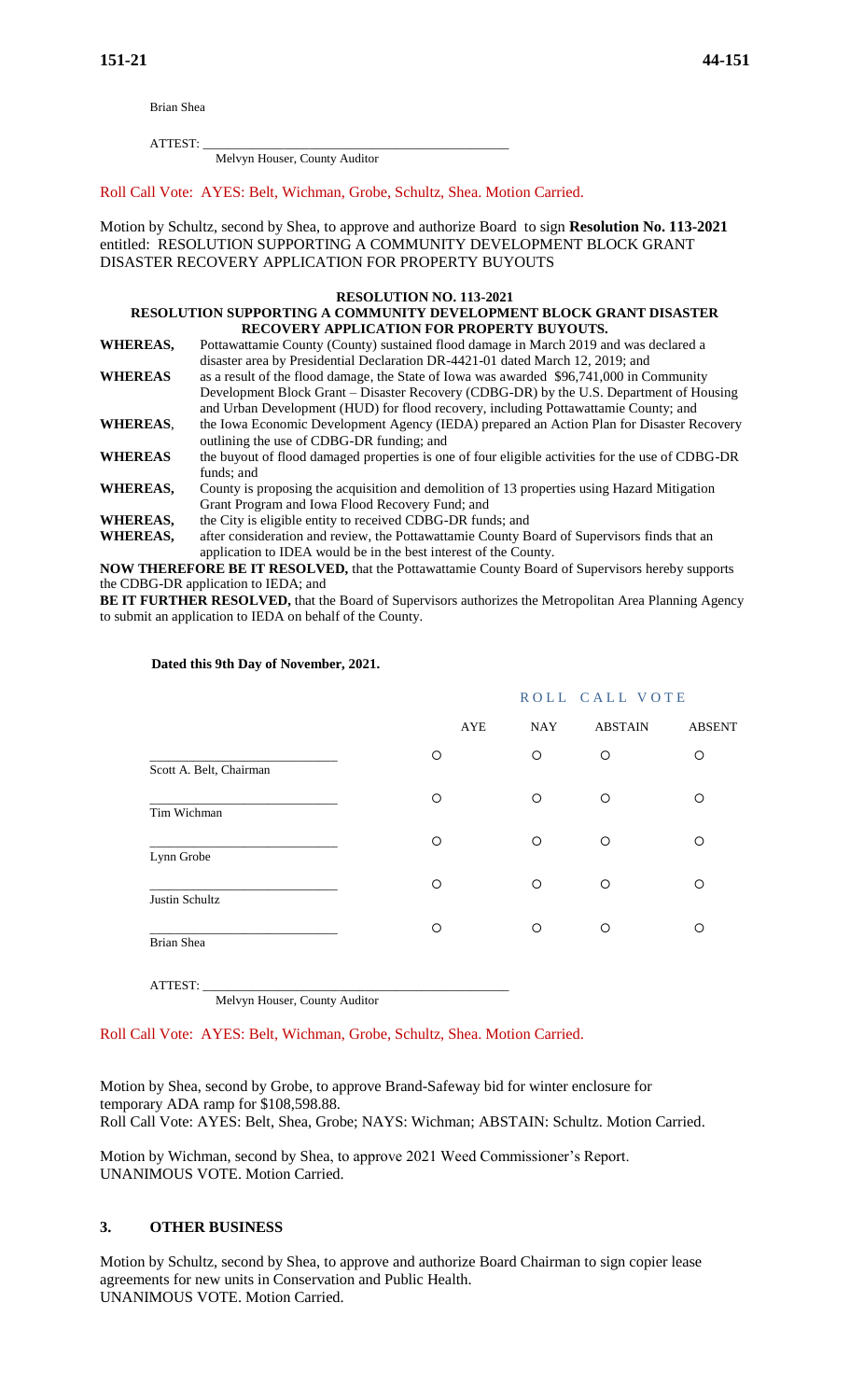Motion by Wichman, second by Schultz, to approve and authorize Board to sign **Resolution No. 114- 2021** entitled: RESOLUTION Authorizing Transfer from Bond Series 2021A Debt Fund to Bond Series 2021B Debt Fund.

#### **RESOLUTION NO. 114-2021**

#### **RESOLUTION Authorizing Transfer from Bond Series 2021A Debt Fund to Bond Series 2021B Debt Fund**

**WHEREAS**, it is desired to transfer money from Bond Series 2021A Debt Fund to Bond Series 2021B Debt Fund; and

**WHEREAS**, said transfer is in accordance with Section 331.432, Code of Iowa; and

**NOW THEREFORE BE IT RESOLVED**, that the Pottawattamie County Board of Supervisors as follows:

SECTION 1: The sum of \$425,000 is ordered to be transferred from Bond Series 2021A Debt Fund to Bond Series 2021B Debt Fund, and

SECTION 2: The Auditor is directed to correct his/her book accordingly and to notify the Treasurer of this operating transfer.

 **Dated this 9th day of November, 2021.**

# AYE NAY ABSTAIN ABSENT \_\_\_\_\_\_\_\_\_\_\_\_\_\_\_\_\_\_\_\_\_\_\_\_\_\_\_\_\_\_ Scott A. Belt, Chairman \_\_\_\_\_\_\_\_\_\_\_\_\_\_\_\_\_\_\_\_\_\_\_\_\_\_\_\_\_\_ Tim Wichman \_\_\_\_\_\_\_\_\_\_\_\_\_\_\_\_\_\_\_\_\_\_\_\_\_\_\_\_\_\_ Lynn Grobe \_\_\_\_\_\_\_\_\_\_\_\_\_\_\_\_\_\_\_\_\_\_\_\_\_\_\_\_\_\_ Justin Schultz \_\_\_\_\_\_\_\_\_\_\_\_\_\_\_\_\_\_\_\_\_\_\_\_\_\_\_\_\_\_ Brian Shea

ATTEST:  $\_$ Melvyn Houser, County Auditor

Roll Call Vote: AYES: Belt, Wichman, Grobe, Schultz, Shea. Motion Carried.

Motion by Wichman, second by Shea, approve and authorize Board to sign **Resolution No. 115-2021**  entitled: RESOLUTION Authorizing Transfer from LOST Secondary Roads Fund to Bond Series 2020B Debt Fund.

#### **RESOLUTION NO. 115-2021**

**RESOLUTION Authorizing Transfer from LOST Secondary Roads Fund to Bond Series 2020B Debt Fund**

**WHEREAS**, it is desired to transfer money from LOST Secondary Roads Fund to Bond Series 2020B Debt Fund; and

**WHEREAS**, said transfer is in accordance with Section 331.432, Code of Iowa; and

**NOW THEREFORE BE IT RESOLVED**, that the Pottawattamie County Board of Supervisors as follows:

- SECTION 1: The sum of \$9,225 is ordered to be transferred from LOST Secondary Roads Fund to Bond Series 2020B Debt Fund, and
- SECTION 2: The Auditor is directed to correct his/her book accordingly and to notify the Treasurer of this operating transfer.

#### **ROLL CALL VOTE**

|                         | AYE     | NAY     | ABS I AIN | ABSEN <sub>1</sub> |
|-------------------------|---------|---------|-----------|--------------------|
|                         | $\circ$ | $\circ$ | $\circ$   | O                  |
| Scott A. Belt, Chairman | $\circ$ | $\circ$ | $\circ$   | O                  |
| Tim Wichman             |         |         |           |                    |
| Lynn Grobe              | $\circ$ | $\circ$ | $\circ$   | O                  |
|                         | $\circ$ | $\circ$ | $\circ$   | O                  |
| Justin Schultz          | $\circ$ | $\circ$ | $\circ$   | Ω                  |
| Brian Shea              |         |         |           |                    |
|                         |         |         |           |                    |